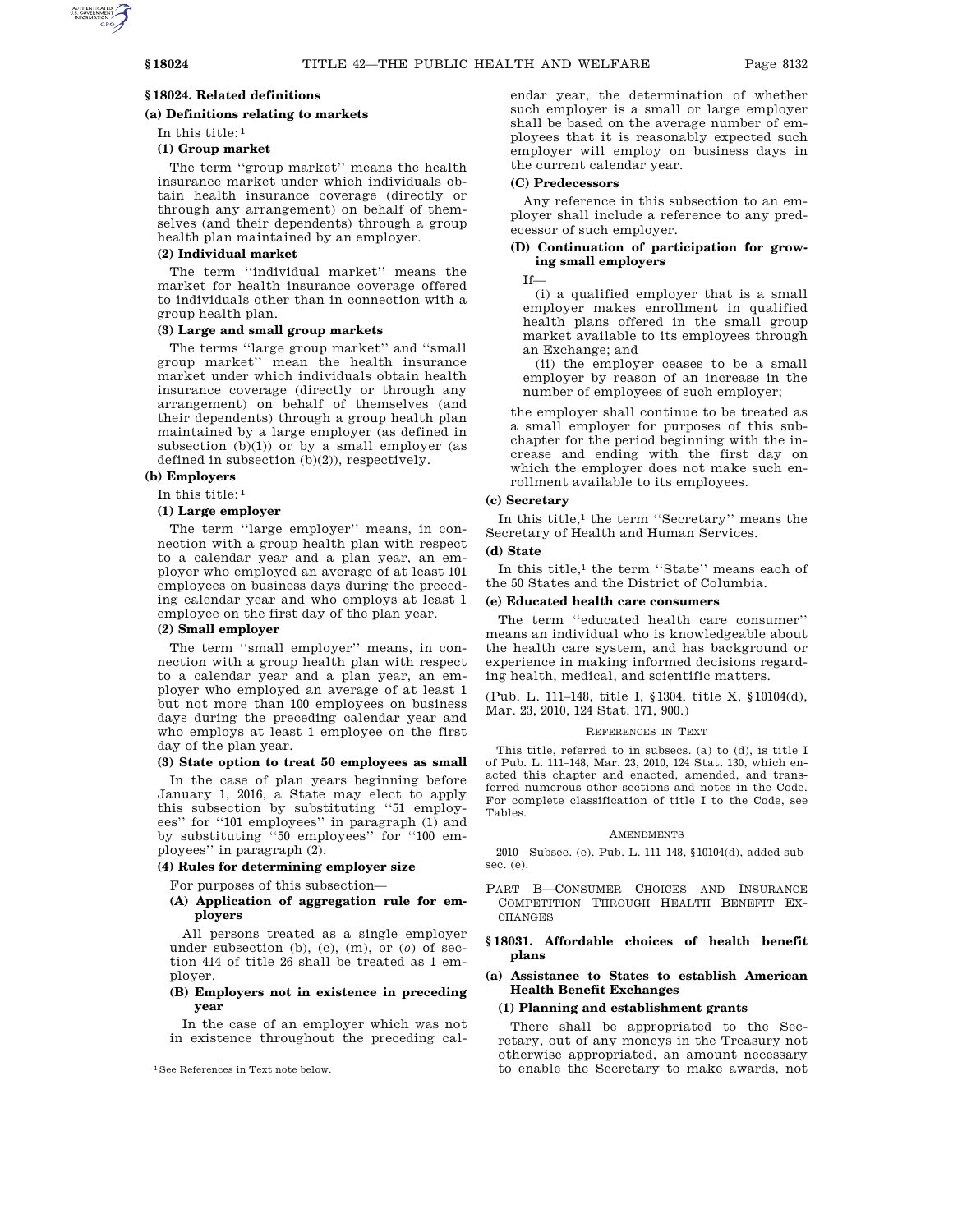later than 1 year after March 23, 2010, to States in the amount specified in paragraph (2) for the uses described in paragraph (3).

# **(2) Amount specified**

For each fiscal year, the Secretary shall determine the total amount that the Secretary will make available to each State for grants under this subsection.

#### **(3) Use of funds**

A State shall use amounts awarded under this subsection for activities (including planning activities) related to establishing an American Health Benefit Exchange, as described in subsection (b).

#### **(4) Renewability of grant**

# **(A) In general**

Subject to subsection (d)(4), the Secretary may renew a grant awarded under paragraph (1) if the State recipient of such grant—

(i) is making progress, as determined by the Secretary, toward—

(I) establishing an Exchange; and

(II) implementing the reforms described in subtitles A and C (and the amendments made by such subtitles); and

(ii) is meeting such other benchmarks as the Secretary may establish.

#### **(B) Limitation**

No grant shall be awarded under this subsection after January 1, 2015.

# **(5) Technical assistance to facilitate participation in SHOP Exchanges**

The Secretary shall provide technical assistance to States to facilitate the participation of qualified small businesses in such States in SHOP Exchanges.

## **(b) American Health Benefit Exchanges**

#### **(1) In general**

Each State shall, not later than January 1, 2014, establish an American Health Benefit Exchange (referred to in this title<sup>1</sup> as an "Exchange'') for the State that—

(A) facilitates the purchase of qualified health plans;

(B) provides for the establishment of a Small Business Health Options Program (in this title<sup>1</sup> referred to as a "SHOP Exchange'') that is designed to assist qualified employers in the State who are small employers in facilitating the enrollment of their employees in qualified health plans offered in the small group market in the State; and

(C) meets the requirements of subsection (d).

# **(2) Merger of individual and SHOP Exchanges**

A State may elect to provide only one Exchange in the State for providing both Exchange and SHOP Exchange services to both qualified individuals and qualified small employers, but only if the Exchange has adequate resources to assist such individuals and employers.

# **(c) Responsibilities of the Secretary**

# **(1) In general**

The Secretary shall, by regulation, establish criteria for the certification of health plans as qualified health plans. Such criteria shall require that, to be certified, a plan shall, at a minimum—

(A) meet marketing requirements, and not employ marketing practices or benefit designs that have the effect of discouraging the enrollment in such plan by individuals with significant health needs;

(B) ensure a sufficient choice of providers (in a manner consistent with applicable network adequacy provisions under section 2702(c) of the Public Health Service Act [42 U.S.C. 300gg–1(c)]), and provide information to enrollees and prospective enrollees on the availability of in-network and out-of-network providers;

(C) include within health insurance plan networks those essential community providers, where available, that serve predominately low-income, medically-underserved individuals, such as health care providers defined in section 340B(a)(4) of the Public Health Service Act [42 U.S.C. 256b(a)(4)] and providers described in section  $1927(c)(1)(D)(i)(IV)$  of the Social Security Act [42 U.S.C. 1396 $r$ –8(c)(1)(D)(i)(IV)] as set forth by section 221 of Public Law 111–8, except that nothing in this subparagraph shall be construed to require any health plan to provide coverage for any specific medical procedure;

(D)(i) be accredited with respect to local performance on clinical quality measures such as the Healthcare Effectiveness Data and Information Set, patient experience ratings on a standardized Consumer Assessment of Healthcare Providers and Systems survey, as well as consumer access, utilization management, quality assurance, provider credentialing, complaints and appeals, network adequacy and access, and patient information programs by any entity recognized by the Secretary for the accreditation of health insurance issuers or plans (so long as any such entity has transparent and rigorous methodological and scoring criteria); or

(ii) receive such accreditation within a period established by an Exchange for such accreditation that is applicable to all qualified health plans;

(E) implement a quality improvement strategy described in subsection  $(g)(1)$ ;

(F) utilize a uniform enrollment form that qualified individuals and qualified employers may use (either electronically or on paper) in enrolling in qualified health plans offered through such Exchange, and that takes into account criteria that the National Association of Insurance Commissioners develops and submits to the Secretary;

(G) utilize the standard format established for presenting health benefits plan options;

(H) provide information to enrollees and prospective enrollees, and to each Exchange in which the plan is offered, on any quality measures for health plan performance en-

<sup>1</sup>See References in Text note below.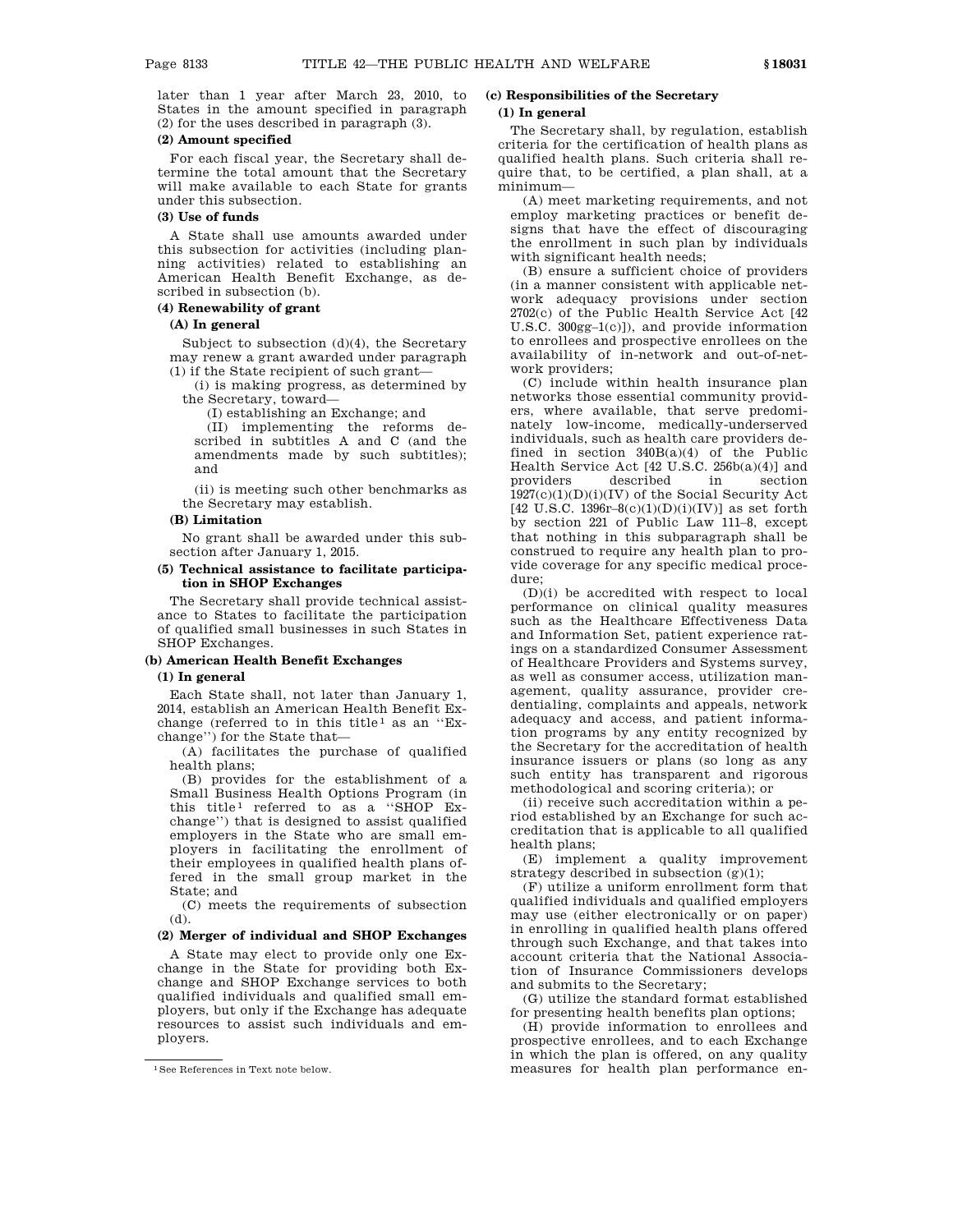dorsed under section 399JJ of the Public Health Service Act [42 U.S.C. 280j–2], as applicable; and

(I) report to the Secretary at least annually and in such manner as the Secretary shall require, pediatric quality reporting measures consistent with the pediatric quality reporting measures established under section 1139A of the Social Security Act [42] U.S.C. 1320b–9a].

## **(2) Rule of construction**

Nothing in paragraph (1)(C) shall be construed to require a qualified health plan to contract with a provider described in such paragraph if such provider refuses to accept the generally applicable payment rates of such plan.

# **(3) Rating system**

The Secretary shall develop a rating system that would rate qualified health plans offered through an Exchange in each benefits level on the basis of the relative quality and price. The Exchange shall include the quality rating in the information provided to individuals and employers through the Internet portal established under paragraph (4).

#### **(4) Enrollee satisfaction system**

The Secretary shall develop an enrollee satisfaction survey system that would evaluate the level of enrollee satisfaction with qualified health plans offered through an Exchange, for each such qualified health plan that had more than 500 enrollees in the previous year. The Exchange shall include enrollee satisfaction information in the information provided to individuals and employers through the Internet portal established under paragraph (5) in a manner that allows individuals to easily compare enrollee satisfaction levels between comparable plans.

#### **(5) Internet portals**

The Secretary shall—

(A) continue to operate, maintain, and update the Internet portal developed under section 18003(a) of this title and to assist States in developing and maintaining their own such portal; and

(B) make available for use by Exchanges a model template for an Internet portal that may be used to direct qualified individuals and qualified employers to qualified health plans, to assist such individuals and employers in determining whether they are eligible to participate in an Exchange or eligible for a premium tax credit or cost-sharing reduction, and to present standardized information (including quality ratings) regarding qualified health plans offered through an Exchange to assist consumers in making easy health insurance choices.

Such template shall include, with respect to each qualified health plan offered through the Exchange in each rating area, access to the uniform outline of coverage the plan is required to provide under section  $2716^1$  of the Public Health Service Act and to a copy of the plan's written policy.

#### **(6) Enrollment periods**

The Secretary shall require an Exchange to provide for—

(A) an initial open enrollment, as determined by the Secretary (such determination to be made not later than July 1, 2012);

(B) annual open enrollment periods, as determined by the Secretary for calendar years after the initial enrollment period;

(C) special enrollment periods specified in section 9801 of title 26 and other special enrollment periods under circumstances similar to such periods under part D of title XVIII of the Social Security Act [42 U.S.C. 1395w–101 et seq.]; and

(D) special monthly enrollment periods for Indians (as defined in section 1603 of title 25).

# **(d) Requirements**

#### **(1) In general**

An Exchange shall be a governmental agency or nonprofit entity that is established by a State.

## **(2) Offering of coverage**

# **(A) In general**

An Exchange shall make available qualified health plans to qualified individuals and qualified employers.

#### **(B) Limitation**

#### **(i) In general**

An Exchange may not make available any health plan that is not a qualified health plan.

## **(ii) Offering of stand-alone dental benefits**

Each Exchange within a State shall allow an issuer of a plan that only provides limited scope dental benefits meeting the requirements of section  $9832(c)(2)(A)$  of title 26 to offer the plan through the Exchange (either separately or in conjunction with a qualified health plan) if the plan provides pediatric dental benefits meeting the requirements of section  $18022(b)(1)(J)$  of this title).

#### **(3) Rules relating to additional required benefits**

#### **(A) In general**

Except as provided in subparagraph (B), an Exchange may make available a qualified health plan notwithstanding any provision of law that may require benefits other than the essential health benefits specified under section 18022(b) of this title.

# **(B) States may require additional benefits (i) In general**

Subject to the requirements of clause (ii), a State may require that a qualified health plan offered in such State offer benefits in addition to the essential health benefits specified under section 18022(b) of this title.

#### **(ii) State must assume cost**

A State shall make payments—

(I) to an individual enrolled in a qualified health plan offered in such State; or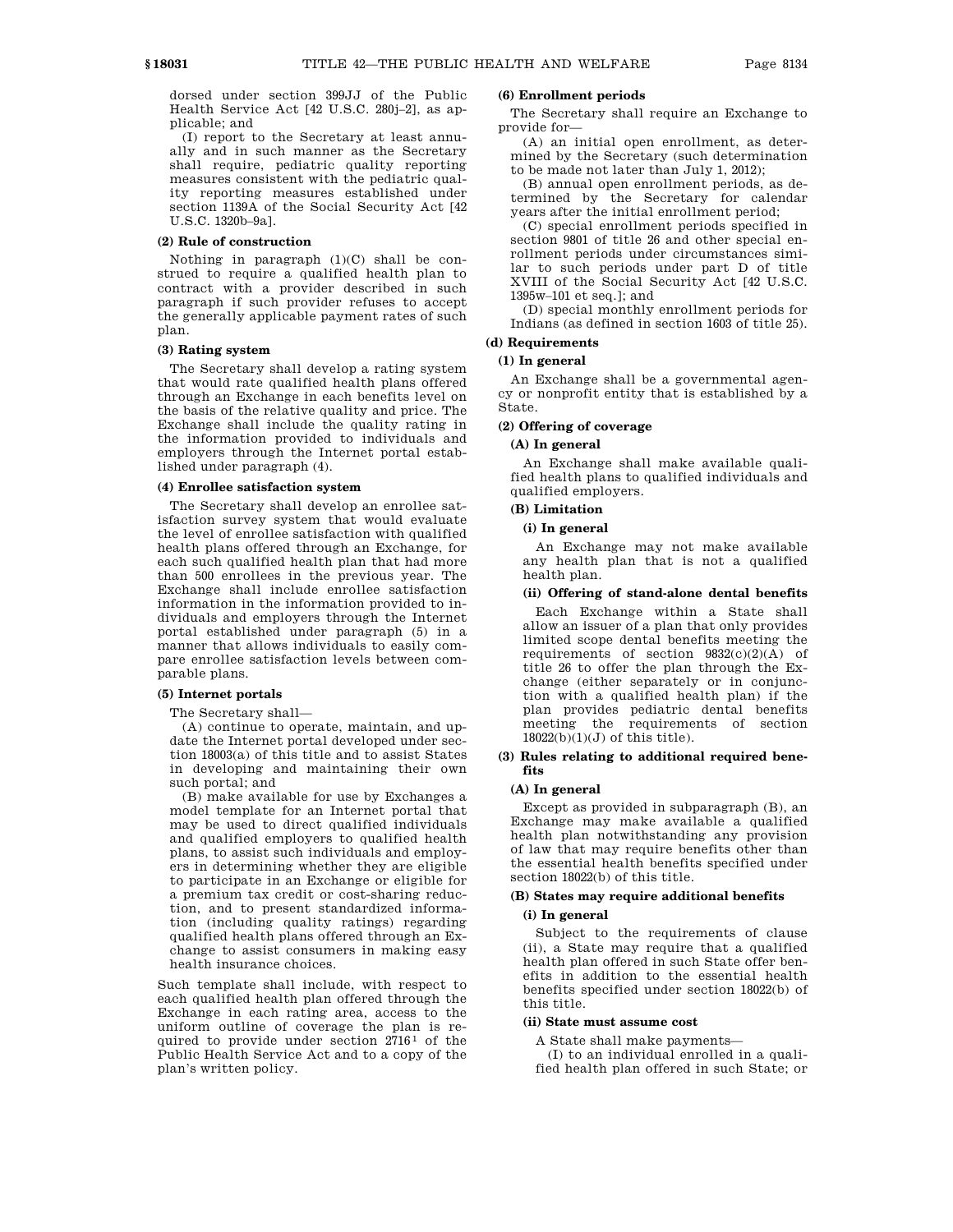(II) on behalf of an individual described in subclause (I) directly to the qualified health plan in which such individual is enrolled;

to defray the cost of any additional benefits described in clause (i).

## **(4) Functions**

An Exchange shall, at a minimum—

(A) implement procedures for the certification, recertification, and decertification, consistent with guidelines developed by the Secretary under subsection (c), of health plans as qualified health plans;

(B) provide for the operation of a toll-free telephone hotline to respond to requests for assistance;

(C) maintain an Internet website through which enrollees and prospective enrollees of qualified health plans may obtain standardized comparative information on such plans;

(D) assign a rating to each qualified health plan offered through such Exchange in accordance with the criteria developed by the Secretary under subsection (c)(3);

(E) utilize a standardized format for presenting health benefits plan options in the Exchange, including the use of the uniform outline of coverage established under section 2715 of the Public Health Service Act [42 U.S.C. 300gg–15];

(F) in accordance with section 18083 of this title, inform individuals of eligibility requirements for the medicaid program under title XIX of the Social Security Act [42 U.S.C. 1396 et seq.], the CHIP program under title XXI of such Act [42 U.S.C. 1397aa et seq.], or any applicable State or local public program and if through screening of the application by the Exchange, the Exchange determines that such individuals are eligible for any such program, enroll such individuals in such program;

(G) establish and make available by electronic means a calculator to determine the actual cost of coverage after the application of any premium tax credit under section 36B of title 26 and any cost-sharing reduction under section 18071 of this title;

(H) subject to section 18081 of this title, grant a certification attesting that, for purposes of the individual responsibility penalty under section 5000A of title 26, an individual is exempt from the individual requirement or from the penalty imposed by such section because—

(i) there is no affordable qualified health plan available through the Exchange, or the individual's employer, covering the individual; or

(ii) the individual meets the requirements for any other such exemption from the individual responsibility requirement or penalty;

(I) transfer to the Secretary of the Treasury—

(i) a list of the individuals who are issued a certification under subparagraph (H), including the name and taxpayer identification number of each individual;

(ii) the name and taxpayer identification number of each individual who was an employee of an employer but who was determined to be eligible for the premium tax credit under section 36B of title 26 because—

(I) the employer did not provide minimum essential coverage; or

(II) the employer provided such minimum essential coverage but it was determined under section  $36B(c)(2)(C)$  of such title to either be unaffordable to the employee or not provide the required minimum actuarial value; and

(iii) the name and taxpayer identification number of each individual who notifies the Exchange under section 18081(b)(4) of this title that they have changed employers and of each individual who ceases coverage under a qualified health plan during a plan year (and the effective date of such cessation);

(J) provide to each employer the name of each employee of the employer described in subparagraph (I)(ii) who ceases coverage under a qualified health plan during a plan year (and the effective date of such cessation); and

(K) establish the Navigator program described in subsection (i).

#### **(5) Funding limitations**

## **(A) No Federal funds for continued operations**

In establishing an Exchange under this section, the State shall ensure that such Exchange is self-sustaining beginning on January 1, 2015, including allowing the Exchange to charge assessments or user fees to participating health insurance issuers, or to otherwise generate funding, to support its operations.

# **(B) Prohibiting wasteful use of funds**

In carrying out activities under this subsection, an Exchange shall not utilize any funds intended for the administrative and operational expenses of the Exchange for staff retreats, promotional giveaways, excessive executive compensation, or promotion of Federal or State legislative and regulatory modifications.

#### **(6) Consultation**

An Exchange shall consult with stakeholders relevant to carrying out the activities under this section, including—

(A) educated health care consumers who are enrollees in qualified health plans;

(B) individuals and entities with experience in facilitating enrollment in qualified health plans;

(C) representatives of small businesses and self-employed individuals;

(D) State Medicaid offices; and

(E) advocates for enrolling hard to reach populations.

#### **(7) Publication of costs**

An Exchange shall publish the average costs of licensing, regulatory fees, and any other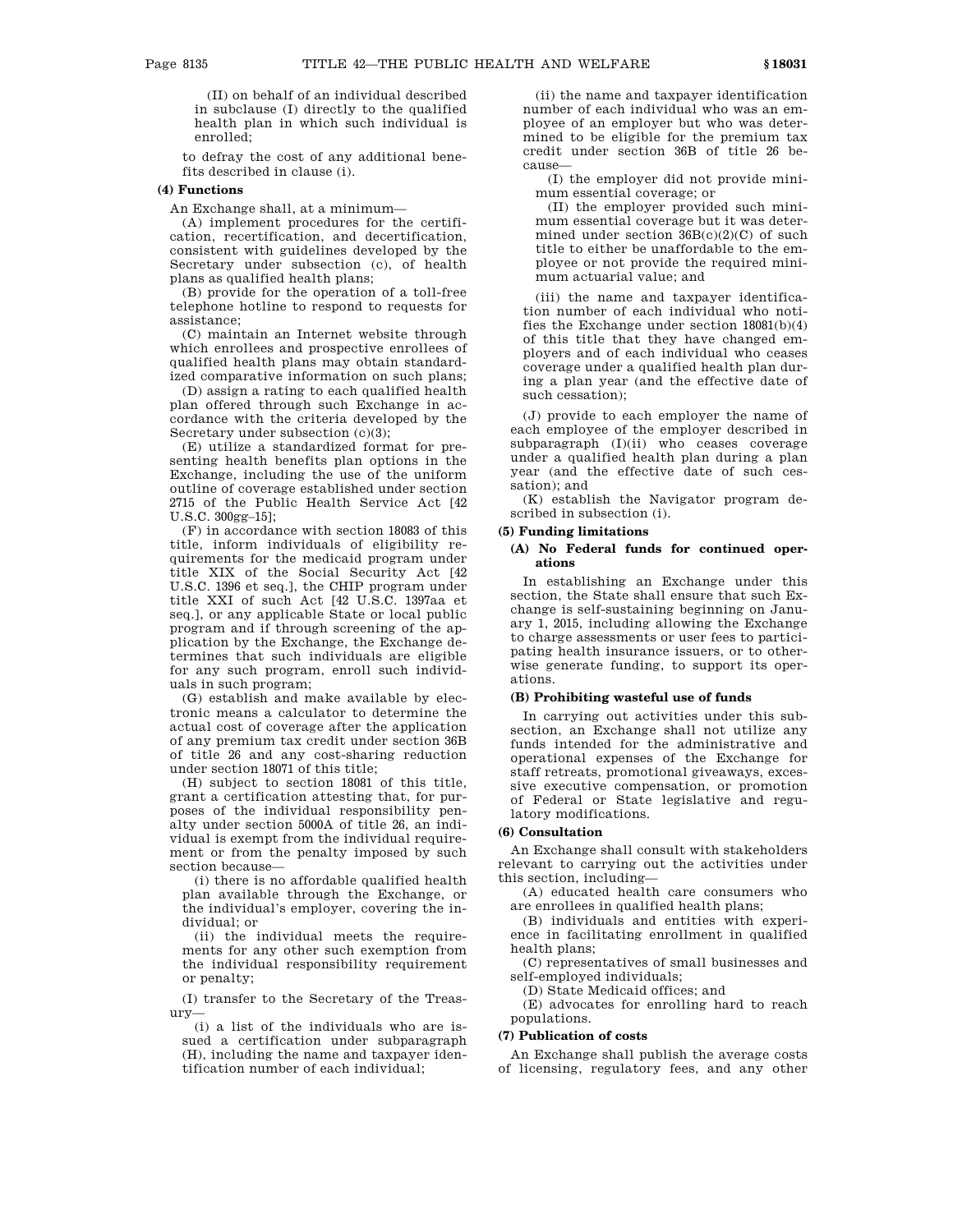payments required by the Exchange, and the administrative costs of such Exchange, on an Internet website to educate consumers on such costs. Such information shall also include monies lost to waste, fraud, and abuse.

# **(e) Certification**

# **(1) In general**

An Exchange may certify a health plan as a qualified health plan if—

(A) such health plan meets the requirements for certification as promulgated by the Secretary under subsection (c)(1); and

(B) the Exchange determines that making available such health plan through such Exchange is in the interests of qualified individuals and qualified employers in the State or States in which such Exchange operates, except that the Exchange may not exclude a health plan—

(i) on the basis that such plan is a feefor-service plan;

(ii) through the imposition of premium price controls; or

(iii) on the basis that the plan provides treatments necessary to prevent patients' deaths in circumstances the Exchange determines are inappropriate or too costly.

#### **(2) Premium considerations**

The Exchange shall require health plans seeking certification as qualified health plans to submit a justification for any premium increase prior to implementation of the increase. Such plans shall prominently post such information on their websites. The Exchange shall take this information, and the information and the recommendations provided to the Exchange by the State under section  $2794(b)(1)^1$  of the Public Health Service Act [42] U.S.C. 300gg–94(b)(1)] (relating to patterns or practices of excessive or unjustified premium increases), into consideration when determining whether to make such health plan available through the Exchange. The Exchange shall take into account any excess of premium growth outside the Exchange as compared to the rate of such growth inside the Exchange, including information reported by the States.

# **(3) Transparency in coverage**

# **(A) In general**

The Exchange shall require health plans seeking certification as qualified health plans to submit to the Exchange, the Secretary, the State insurance commissioner, and make available to the public, accurate and timely disclosure of the following information:

(i) Claims payment policies and practices.

(ii) Periodic financial disclosures.

(iii) Data on enrollment.

(iv) Data on disenrollment.

(v) Data on the number of claims that are denied.

(vi) Data on rating practices.

(vii) Information on cost-sharing and payments with respect to any out-of-network coverage.

(viii) Information on enrollee and participant rights under this title.1

(ix) Other information as determined appropriate by the Secretary.

# **(B) Use of plain language**

The information required to be submitted under subparagraph (A) shall be provided in plain language. The term ''plain language'' means language that the intended audience, including individuals with limited English proficiency, can readily understand and use because that language is concise, well-organized, and follows other best practices of plain language writing. The Secretary and the Secretary of Labor shall jointly develop and issue guidance on best practices of plain language writing.

#### **(C) Cost sharing transparency**

The Exchange shall require health plans seeking certification as qualified health plans to permit individuals to learn the amount of cost-sharing (including deductibles, copayments, and coinsurance) under the individual's plan or coverage that the individual would be responsible for paying with respect to the furnishing of a specific item or service by a participating provider in a timely manner upon the request of the individual. At a minimum, such information shall be made available to such individual through an Internet website and such other means for individuals without access to the Internet.

#### **(D) Group health plans**

The Secretary of Labor shall update and harmonize the Secretary's rules concerning the accurate and timely disclosure to participants by group health plans of plan disclosure, plan terms and conditions, and periodic financial disclosure with the standards established by the Secretary under subparagraph (A).

# **(f) Flexibility**

# **(1) Regional or other interstate exchanges**

An Exchange may operate in more than one State if—

(A) each State in which such Exchange operates permits such operation; and

(B) the Secretary approves such regional or interstate Exchange.

## **(2) Subsidiary Exchanges**

A State may establish one or more subsidiary Exchanges if—

(A) each such Exchange serves a geographically distinct area; and

(B) the area served by each such Exchange is at least as large as a rating area described in section 2701(a) of the Public Health Service Act [42 U.S.C. 300gg(a)].

#### **(3) Authority to contract**

**(A) In general**

A State may elect to authorize an Exchange established by the State under this section to enter into an agreement with an eligible entity to carry out 1 or more responsibilities of the Exchange.

# **(B) Eligible entity**

In this paragraph, the term ''eligible entity'' means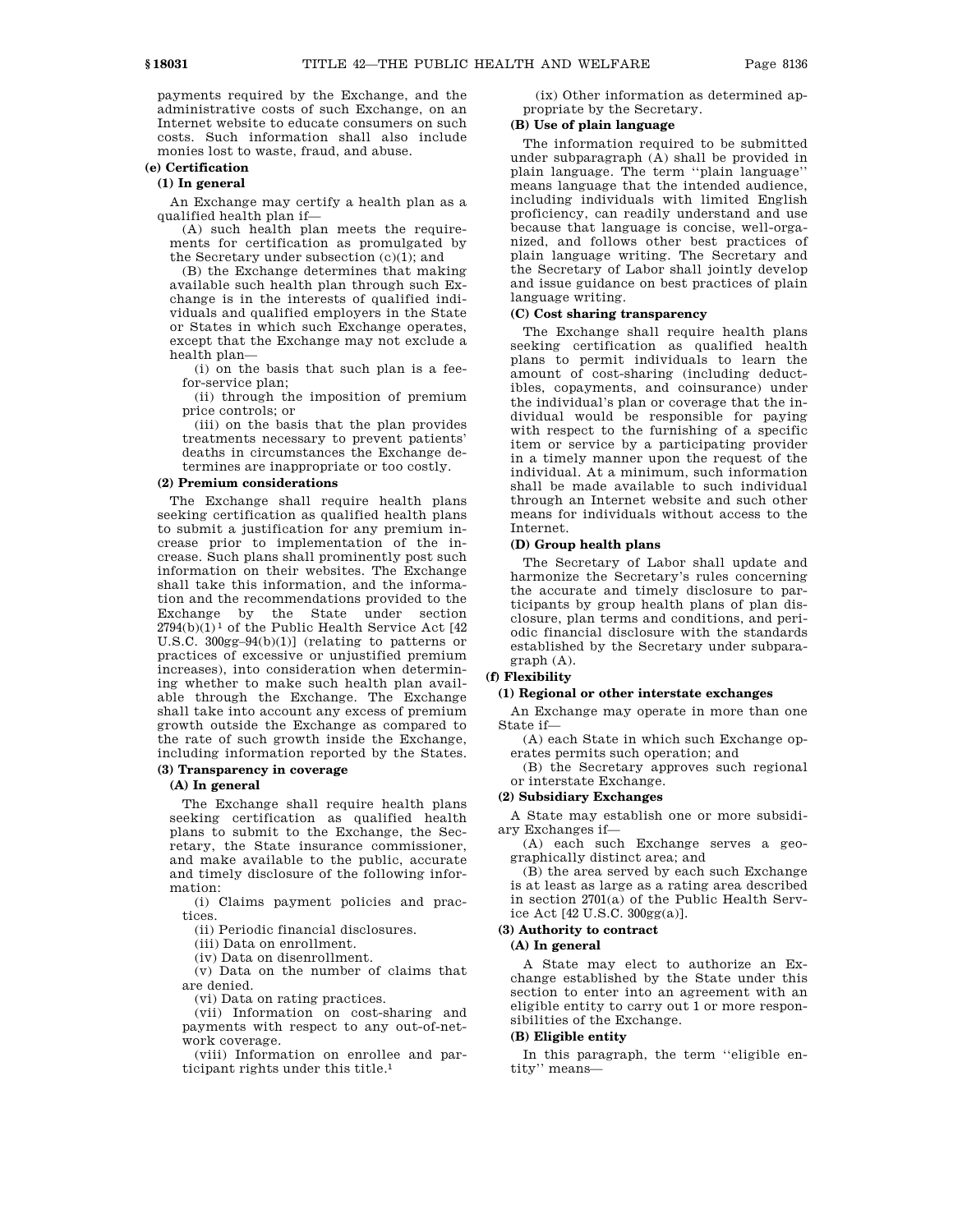(i) a person—

(I) incorporated under, and subject to the laws of, 1 or more States;

(II) that has demonstrated experience on a State or regional basis in the individual and small group health insurance markets and in benefits coverage; and

(III) that is not a health insurance issuer or that is treated under subsection (a) or (b) of section 52 of title 26 as a member of the same controlled group of corporations (or under common control with) as a health insurance issuer; or

(ii) the State medicaid agency under title XIX of the Social Security Act [42 U.S.C. 1396 et seq.].

#### **(g) Rewarding quality through market-based incentives**

## **(1) Strategy described**

A strategy described in this paragraph is a payment structure that provides increased reimbursement or other incentives for—

(A) improving health outcomes through the implementation of activities that shall include quality reporting, effective case management, care coordination, chronic disease management, medication and care compliance initiatives, including through the use of the medical home model, for treatment or services under the plan or coverage;

(B) the implementation of activities to prevent hospital readmissions through a comprehensive program for hospital discharge that includes patient-centered education and counseling, comprehensive discharge planning, and post discharge reinforcement by an appropriate health care professional;

(C) the implementation of activities to improve patient safety and reduce medical errors through the appropriate use of best clinical practices, evidence based medicine, and health information technology under the plan or coverage;

(D) the implementation of wellness and health promotion activities; and

(E) the implementation of activities to reduce health and health care disparities, including through the use of language services, community outreach, and cultural competency trainings.

#### **(2) Guidelines**

The Secretary, in consultation with experts in health care quality and stakeholders, shall develop guidelines concerning the matters described in paragraph (1).

#### **(3) Requirements**

The guidelines developed under paragraph (2) shall require the periodic reporting to the applicable Exchange of the activities that a qualified health plan has conducted to implement a strategy described in paragraph (1).

#### **(h) Quality improvement**

#### **(1) Enhancing patient safety**

Beginning on January 1, 2015, a qualified health plan may contract with—

(A) a hospital with greater than 50 beds only if such hospital—

(i) utilizes a patient safety evaluation system as described in part C of title IX of the Public Health Service Act [42 U.S.C. 299b–21 et seq.]; and

(ii) implements a mechanism to ensure that each patient receives a comprehensive program for hospital discharge that includes patient-centered education and counseling, comprehensive discharge planning, and post discharge reinforcement by an appropriate health care professional; or

(B) a health care provider only if such provider implements such mechanisms to improve health care quality as the Secretary may by regulation require.

# **(2) Exceptions**

The Secretary may establish reasonable exceptions to the requirements described in paragraph (1).

#### **(3) Adjustment**

The Secretary may by regulation adjust the number of beds described in paragraph (1)(A). **(i) Navigators**

## **(1) In general**

An Exchange shall establish a program under which it awards grants to entities described in paragraph (2) to carry out the duties described in paragraph (3).

# **(2) Eligibility**

#### **(A) In general**

To be eligible to receive a grant under paragraph (1), an entity shall demonstrate to the Exchange involved that the entity has existing relationships, or could readily establish relationships, with employers and employees, consumers (including uninsured and underinsured consumers), or self-employed individuals likely to be qualified to enroll in a qualified health plan.

#### **(B) Types**

Entities described in subparagraph (A) may include trade, industry, and professional associations, commercial fishing industry organizations, ranching and farming organizations, community and consumer-focused nonprofit groups, chambers of commerce, unions, resource partners of the Small Business Administration, other licensed insurance agents and brokers, and other entities that—

(i) are capable of carrying out the duties described in paragraph (3);

(ii) meet the standards described in paragraph (4); and

(iii) provide information consistent with the standards developed under paragraph (5).

#### **(3) Duties**

An entity that serves as a navigator under a grant under this subsection shall—

(A) conduct public education activities to raise awareness of the availability of qualified health plans;

(B) distribute fair and impartial information concerning enrollment in qualified health plans, and the availability of pre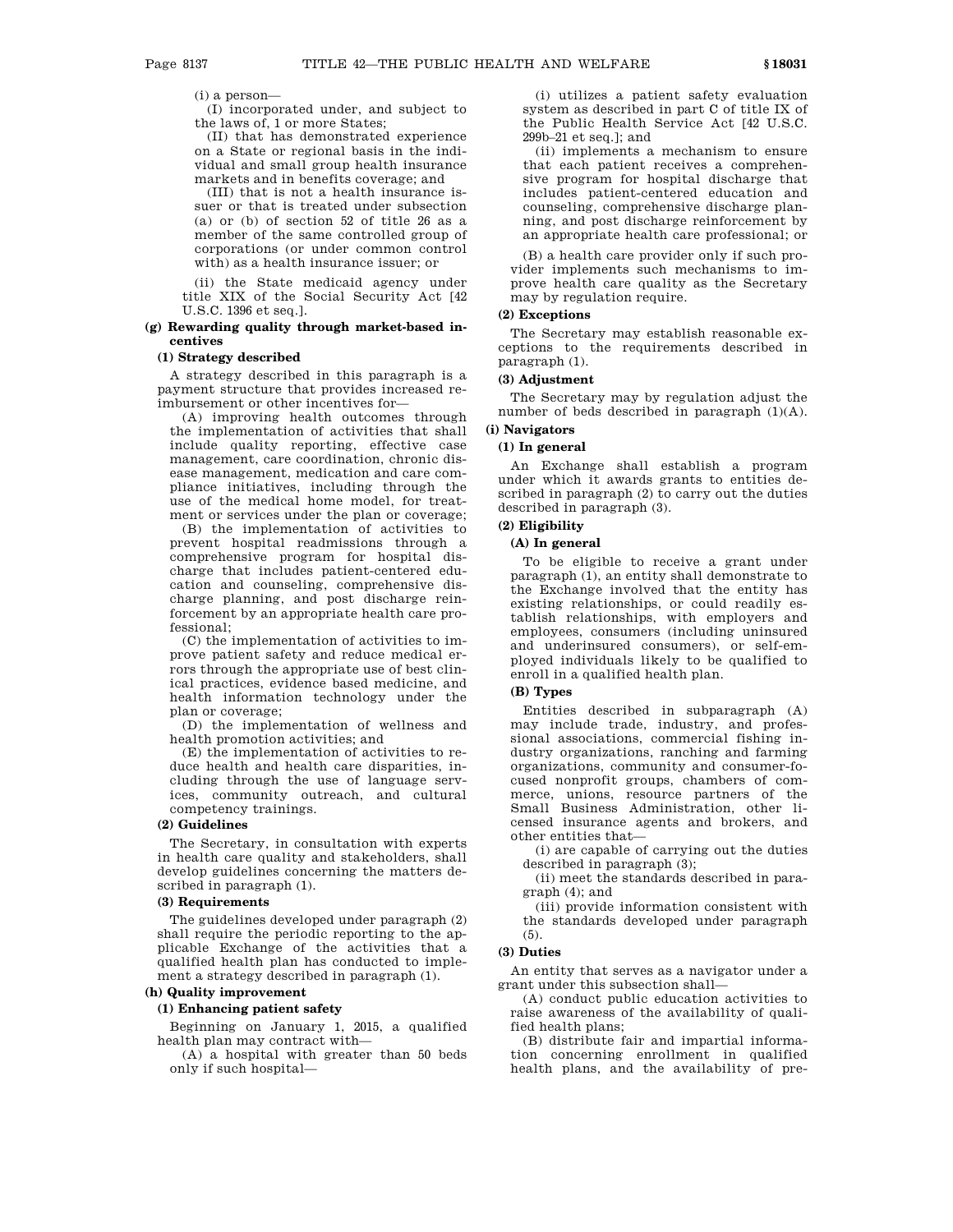mium tax credits under section 36B of title 26 and cost-sharing reductions under section 18071 of this title;

(C) facilitate enrollment in qualified health plans;

(D) provide referrals to any applicable office of health insurance consumer assistance or health insurance ombudsman established under section 2793 of the Public Health Service Act [42 U.S.C. 300gg–93], or any other appropriate State agency or agencies, for any enrollee with a grievance, complaint, or question regarding their health plan, coverage, or a determination under such plan or coverage; and

(E) provide information in a manner that is culturally and linguistically appropriate to the needs of the population being served by the Exchange or Exchanges.

# **(4) Standards**

#### **(A) In general**

The Secretary shall establish standards for navigators under this subsection, including provisions to ensure that any private or public entity that is selected as a navigator is qualified, and licensed if appropriate, to engage in the navigator activities described in this subsection and to avoid conflicts of interest. Under such standards, a navigator shall not—

(i) be a health insurance issuer; or

(ii) receive any consideration directly or indirectly from any health insurance issuer in connection with the enrollment of any qualified individuals or employees of a qualified employer in a qualified health plan.

#### **(5) Fair and impartial information and services**

The Secretary, in collaboration with States, shall develop standards to ensure that information made available by navigators is fair, accurate, and impartial.

#### **(6) Funding**

Grants under this subsection shall be made from the operational funds of the Exchange and not Federal funds received by the State to establish the Exchange.

## **(j) Applicability of mental health parity**

Section 2726 of the Public Health Service Act [42 U.S.C. 300gg–26] shall apply to qualified health plans in the same manner and to the same extent as such section applies to health insurance issuers and group health plans.

#### **(k) Conflict**

An Exchange may not establish rules that conflict with or prevent the application of regulations promulgated by the Secretary under this subchapter.

(Pub. L. 111–148, title I, §1311, title X, §§10104(e)–(h), 10203(a), Mar. 23, 2010, 124 Stat. 173, 900, 901, 927.)

#### REFERENCES IN TEXT

Subtitles A and C, referred to in subsec.  $(a)(4)(A)(i)(II)$ , are subtitles A  $(\S \S 1001-1004)$  and C (§§1201–1255), respectively, of title I of Pub. L. 111–148, Mar. 23, 2010, 124 Stat. 130, 154. Subtitle A enacted sections 300gg–11 to 300gg–19, 300gg–93, and 300gg–94 of this title, transferred sections 300gg–4 to 300gg–7 and 300gg–13 of this title to sections 300gg–25 to 300gg–28 and 300gg–9 of this title, respectively, amended sections 300gg–11, 300gg–12, and 300gg–21 to 300gg–23 of this title, and enacted provisions set out as a note under section 300gg–11 of this title. Subtitle C enacted subchapter II of this chapter and sections 300gg to 300gg–2 and 300gg–4 to 300gg–7 of this title, transferred section 300gg of this title to section 300gg–3 of this title, amended sections 300gg–1 and 300gg–4 of this title, and enacted provisions set out as a note under section 300gg of this title. For complete classification of subtitles A and C to the Code, see Tables.

This title, referred to in subsecs. (b)(1) and (e)(3)(A)(viii), is title I of Pub. L. 111–148, Mar. 23, 2010, 124 Stat. 130, which enacted this chapter and enacted, amended, and transferred numerous other sections and notes in the Code. For complete classification of title I to the Code, see Tables.

Section 2716 of the Public Health Service Act, referred to in subsec. (c)(5), probably should be section 2715 of the Public Health Service Act, act July 1, 1944, which is classified to section 300gg–15 of this title and requires the Secretary to develop a uniform explanation of coverage documents and standardized definitions. Section 2716 of act July 1, 1944, which is classified to section 300gg–16 of this title, relates to prohibition on discrimination in favor of highly compensated individuals.

The Social Security Act, referred to in subsecs. (c)(6)(C), (d)(4)(F), and (f)(3)(B)(ii), is act Aug. 14, 1935, ch. 531, 49 Stat. 620. Part D of title XVIII of the Act is classified generally to part D (§1395w–101 et seq.) of subchapter XVIII of chapter 7 of this title. Titles XIX and XXI of the Act are classified generally to subchapters XIX (§1396 et seq.) and XXI (§1397aa et seq.), respectively, of chapter 7 of this title. For complete classification of this Act to the Code, see section 1305 of this title and Tables.

Section 2794 of the Public Health Service Act, referred to in subsec. (e)(2), probably means section 2794 of act July 1, 1944, as added by section 1003 of Pub. L. 111–148, which relates to premium increases for consumers and is classified to section 300gg–94 of this title. Another section 2794 of act July 1, 1944, relates to uniform fraud and abuse referral format and is classified to section 300gg–95 of this title.

The Public Health Service Act, referred to in subsec. (h)(1)(A)(i), is act July 1, 1944, ch. 373, 58 Stat. 682. Part C of title IX of the Act is classified generally to part C (§299b–21 et seq.) of subchapter VII of chapter 6A of this title. For complete classification of this Act to the Code, see Short Title note set out under section 201 of this title and Tables.

This subchapter, referred to in subsec. (k), was in the original ''this subtitle'', meaning subtitle D of title I of Pub. L. 111–148, Mar. 23, 2010, 124 Stat. 162, which enacted this subchapter and amended sections 501, 4958, and 6033 of Title 26, Internal Revenue Code.

#### **AMENDMENTS**

2010—Subsec. (c)(1)(I). Pub. L. 111–148, §10203(a), added subpar. (I).

 $\text{Subsec.}$  (d)(3)(B)(ii). Pub. L. 111–148, §10104(e)(1), added cl. (ii) and struck out former cl. (ii). Prior to amendment, text read as follows: ''A State shall make payments to or on behalf of an individual eligible for the premium tax credit under section 36B of title 26 and any cost-sharing reduction under section 18071 of this title to defray the cost to the individual of any additional benefits described in clause (i) which are not eligible for such credit or reduction under section 36B(b)(3)(D) of title 26 and section 18071(c)(4) of this title.''

Subsec. (d)(6)(A). Pub. L. 111–148, §10104(e)(2), inserted 'educated'' before "health care".

Subsec. (e)(2). Pub. L. 111–148, §10104(f)(1), which directed substitution of ''shall'' for ''may'' in second sentence, was executed by making the substitution in